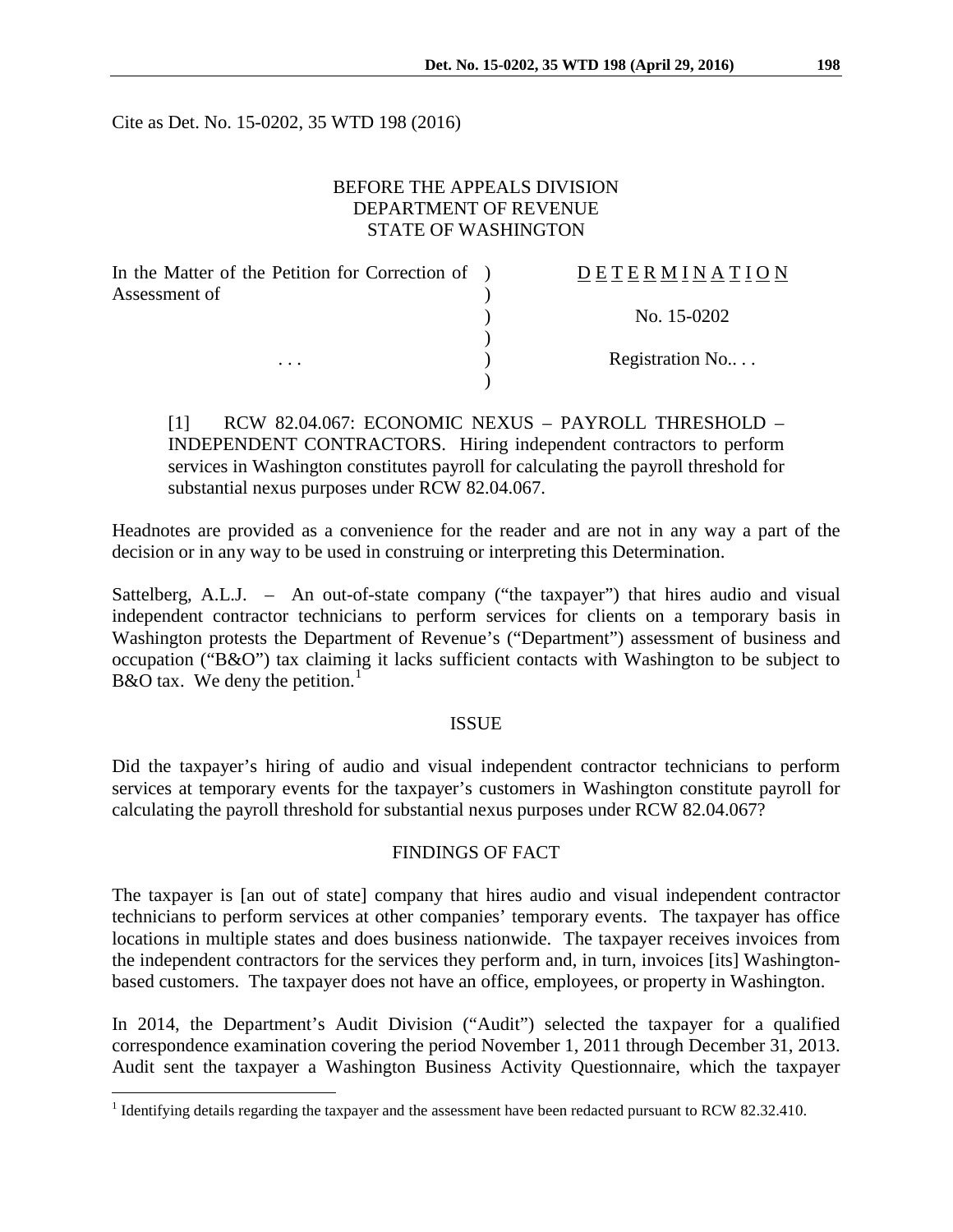|                               | $1/1/11 - 12/31/11^2$ | $1/1/12 - 12/31/12$ | $1/1/13 - 12/31/13$      |
|-------------------------------|-----------------------|---------------------|--------------------------|
| <b>Sales</b>                  | $\cup$                | ◡<br>$\cdots$       | ◡.                       |
| <b>Independent Contractor</b> | Ψ                     | φ                   | $\cup \cdot \cdot \cdot$ |
| Payments                      |                       |                     |                          |

completed and returned in January of 2014. The taxpayer provided its sales and independent contractor payments information for 2011 through 2013 to Audit, as follows:

Based on this information, Audit found that the taxpayer had economic nexus with Washington in 2013 because it exceeded the payroll threshold of \$ . . . . On July 1, 2014, Audit issued the taxpayer an assessment of \$ . . . , asserting service & other activities B&O tax on its gross income from Washington clients.<sup>[3](#page-1-1)</sup>

The taxpayer timely appealed, arguing "[The taxpayer] is not located in Washington and has minimal contacts with or within the State. From its office [out of state], [the taxpayer] acts purely as a middleman, matching Washington vendors with technicians, on a limited basis."[4](#page-1-2)

#### ANALYSIS

[Effective June 1, 2010, Washington adopted minimum nexus thresholds for determining if a business has substantial nexus with the state.] RCW 82.04.220. The B&O tax measure and rate are determined by the type or nature of the business activity in which a person is engaged. Chapter 82.04 RCW. Unless specifically enumerated elsewhere in chapter 82.04 RCW, business activities are subject to the B&O tax under the service & other activities classification. RCW 82.04.290(2).

Effective June 1, 2010, substantial nexus is determined under RCW 82.04.067. Laws of 2010, ch. 23, § 1709. Sections 1 through 5 outline Washington's economic nexus standard, which applies to activities taxable under the service & other activities B&O tax classification, and certain other B&O tax classifications.<sup>[5](#page-1-3)</sup> Section 6 applies to all B&O tax classifications not covered in sections 1 through 5, such as the retailing and wholesaling classifications. Here, the taxpayer hires independent contractors to provide audio and visual technician services to its customers in Washington, services which are taxable under the service & other activities B&O tax classification.<sup>[6](#page-1-4)</sup>

<span id="page-1-0"></span><sup>&</sup>lt;sup>2</sup> While the audit period starts as of November 1, 2011, the taxpayer provided sales data for all of 2011.

<span id="page-1-1"></span><sup>&</sup>lt;sup>3</sup> The assessment consisted of \$ . . . in service & other activities business and occupation tax ("B&O") tax, a small business tax credit of  $\$\ldots$ , a  $\$\ldots$  delinquent penalty, a  $\$\ldots$  substantial underpayment penalty, and  $\$\ldots$  in interest.

<span id="page-1-2"></span><sup>4</sup> Appeal Petition of the taxpayer dated July 31, 2014.

<span id="page-1-3"></span><sup>&</sup>lt;sup>5</sup> [The taxpayer is not making a constitutional challenge in this case. An administrative body does not have the authority to determine the constitutionality of the law it administers; only the courts that have that power. *Bare v. Gorton*, 84 Wn.2d 380, 383 (1974).]

<span id="page-1-4"></span><sup>&</sup>lt;sup>6</sup> WAC 458-20-224(2) provides that taxpayers providing personal or professional services are subject to tax under the service and other activity classification of the B&O tax:

Persons engaged in any business activity, other than or in addition to those for which a specific rate is provided in the statute, are taxable under a classification known as service and other business activities, and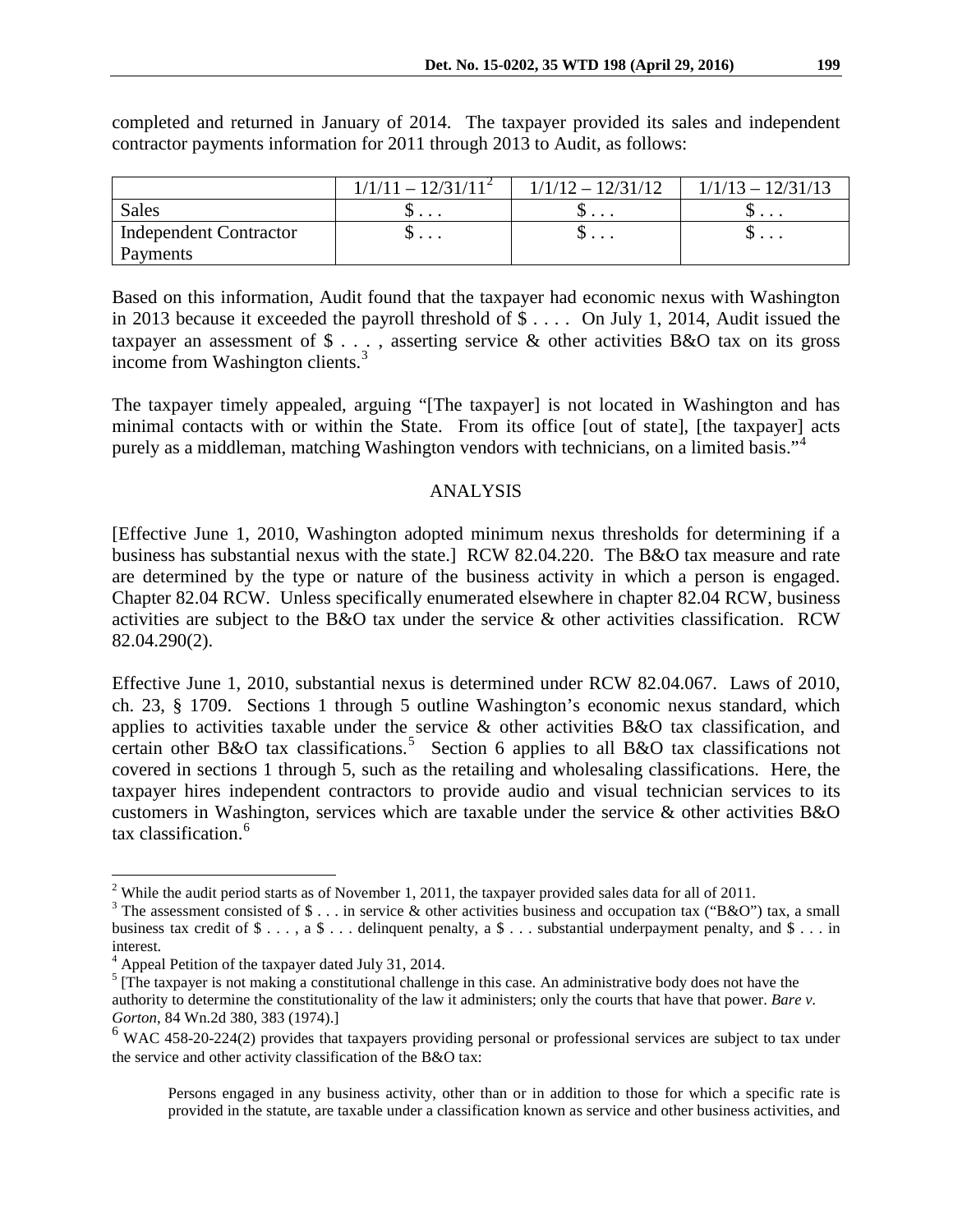RCW 82.04.067(1) provides, in relevant part:

A person engaging in business is deemed to have substantial nexus with this state if the person is:

(a) An individual and is a resident or domiciliary of this state;

(b) A business entity and is organized or commercially domiciled in this state; or (c) A nonresident individual or a business entity that is organized or commercially domiciled outside this state, and in any tax year the person has:

(i) More than fifty thousand dollars of property in this state;

(ii) More than fifty thousand dollars of payroll in this state;

(iii) More than two hundred fifty thousand dollars of receipts from this state; or

(iv) At least twenty-five percent of the person's total property, total payroll, or total receipts in this state.

(Emphasis added.) This threshold was updated to \$53,000 starting in 2013 per RCW 82.04.067(5). *See* Excise Tax Advisory 3195.2015. RCW 82.04.067(3)(a) provides guidance on the application of the payroll threshold to independent contractors:

Payroll counting toward the thresholds in subsection  $(1)(c)(ii)$  and  $(iv)$  of this section is the total amount paid by the taxpayer for compensation in this state during the tax year plus nonemployee compensation paid to representative third parties in this state. Nonemployee compensation paid to representative third parties includes the gross amount paid to nonemployees who represent the taxpayer in interactions with the taxpayer's clients and includes sales commissions.

(Emphasis added.) *See also* WAC 458-20-19401(5); [7](#page-2-0) *Scripto v. Carson*, 362 U.S. 207 (1960) (holding that independent contractors can create nexus).

The audio and visual technician services provided here are equivalent or analogous to the professional services enumerated in WAC 458-20-224(2)

<span id="page-2-0"></span><sup>7</sup> "Payroll threshold. "Payroll" is the total compensation defined as gross income under 26 U.S.C. Sec. 61 (section 61 of the Internal Revenue Code of 1986), as of June 1, 2010, paid during the calendar year to employees and to third-party representatives who represent the taxpayer in interactions with the taxpayer's clients and includes sales commissions." WAC 458-20-19401(5).

so designated upon return forms. In general, it includes persons rendering professional or personal services to persons (as distinguished from services rendered to personal property of persons) such as accountants, aerial surveyors and map makers, agents, ambulances, appraisers, architects, assayers, attorneys, automobile brokers, barbers, baseball clubs, beauty shop owners, brokers, chemists, chiropractors, collection agents, community television antenna owners, court reporters, dentists, detectives, employment agents, engineers, financiers, funeral directors, refuse collectors, hospital owners, janitors, kennel operators, laboratory operators, landscape architects, lawyers, loan agents, music teachers, oculists, orchestra or band leaders contracting to provide musical services, osteopathic physicians, physicians, real estate agents, school bus operators, school operators, sewer services other than collection, stenographers, warehouse operators who are not subject to other specific statutory tax classifications, teachers, theater operators, undertakers, veterinarians, and numerous other persons.